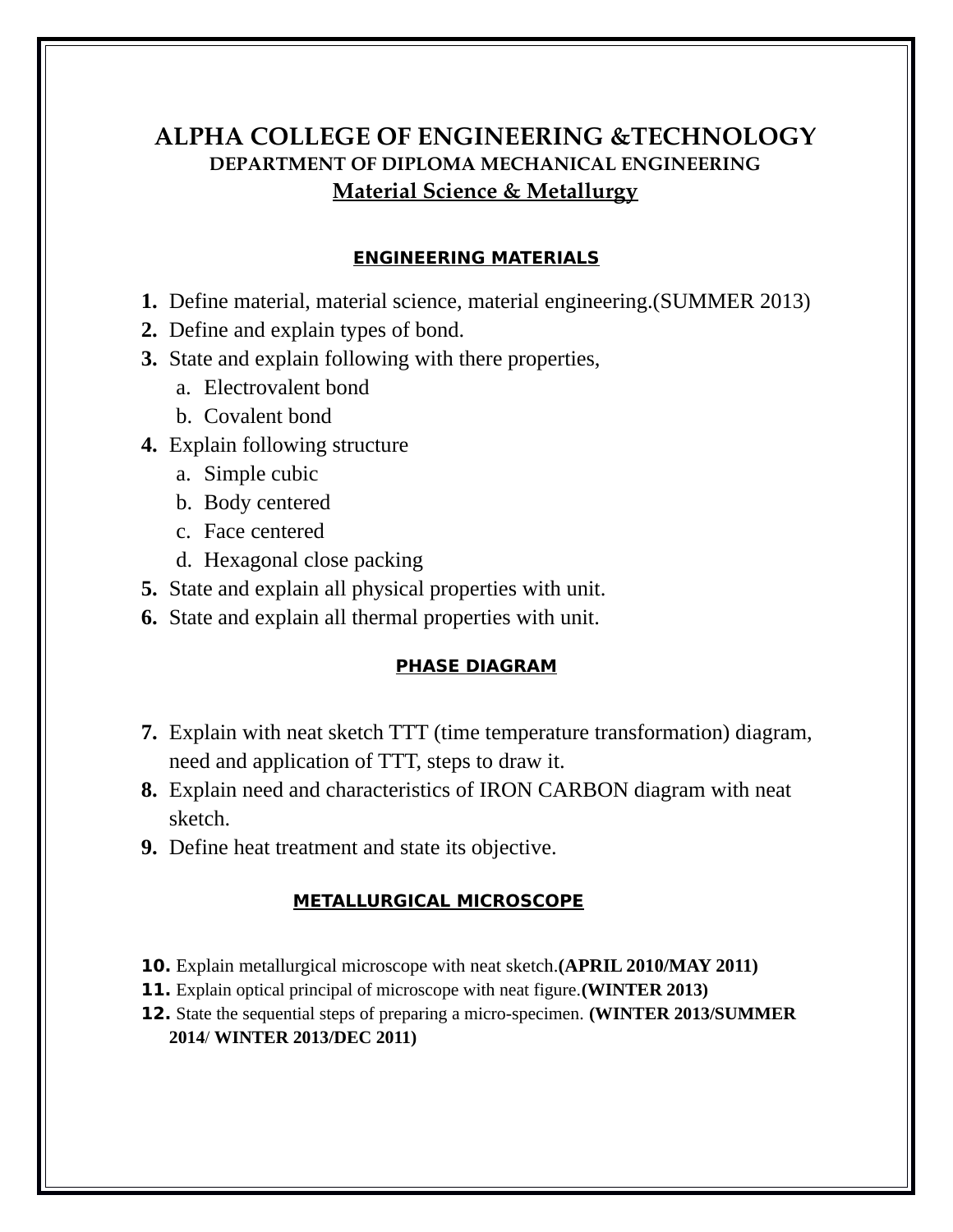# **ELECTROLYSIS**

- **13.** State industrial application of electrolysis. **(WINTER 2013/SUMMER 2014/WINTER 2013)**
- **14.** Explain Briefly Pitting corrosion and Uniform Corrosion. **(WINTER 2014)**
- **15.** Explain surface coating through electrolysis set up. **(WINTER 2013)**
- **16.** Types of Corrosion and Explain any one Corrosion. **(WINTER 2013)**

# **METALS AND THEIR ALLOYS**

- **17.** Draw any five commercial forms of metal and write its IS number and application. **(APRIL 2010/ SUMMER 2013)**
- **18.** Classify the ferrous metal. Explain chemical composition, characteristics and application of Pig Iron. **(APRIL 2010/WINTER 2013)**
- **19.** Explain effect of different alloying elements on properties of steel.  **(APRIL 2010/SUMMER 2013/WINTER 2014)**
- **20.** Explain effect of different alloying element on cast iron.  **(DEC 2011/SUMMER 2014/WINTER 2014)**
- **21**. What is Stainless Steel. List different types of S.S. Explain chemical composition, properties and application of any one.

## **(WINTER 2012/SUMMER 2013/MAY 2011)**

22. Explain important properties & application of Aluminum**. (APRIL 2010/ DEC** 

## **2011/SUMMER 2014)**

23.Explain chemical composition, properties & application of copper & its alloy. **(MAY 2011/WINTER 2013)**

# **NON-METALLIC MATERIALS**

- 24.Explain properties & application of plastic.**(APRIL 2010/SUMMER 2013/MAY 2011)**
- 25.Explain properties & application of Glass. **(APRIL 2010)**
- 26.What is Adhesives Materials. Explain adhesion process with neat sketch. **(APRIL 2010)**
- 27.Explain properties, types and application of Insulating material. **(DEC 2011/WINTER 2013)**
- 28.**Define the term "cladding". State uses of cladded material. (DEC 2011/ WINTER 2012)**
- 29.Write the difference between thermoplastic and thermosetting plastics.**(WINTER 2013/MAY 2011)**